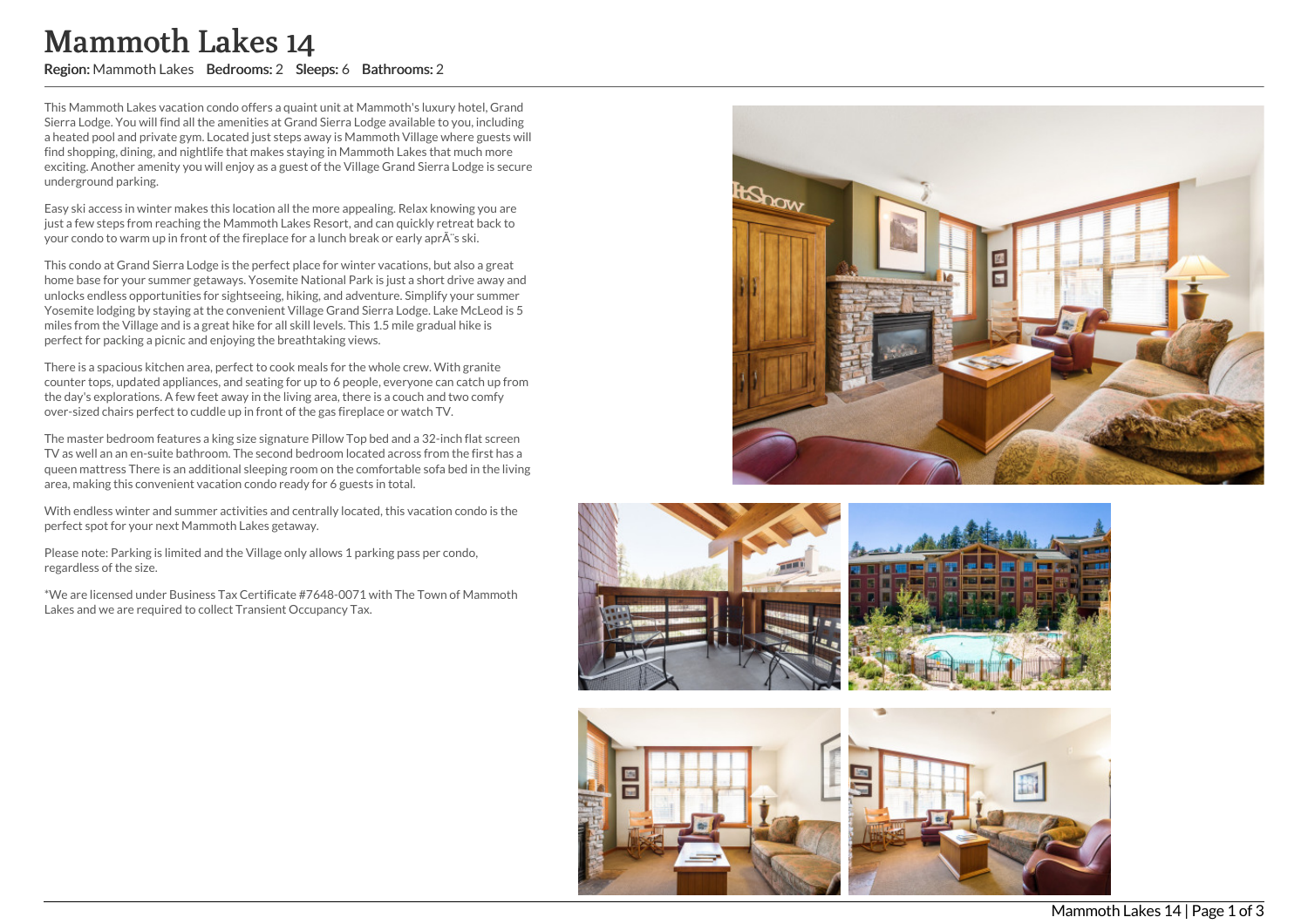





 $\overline{a}$